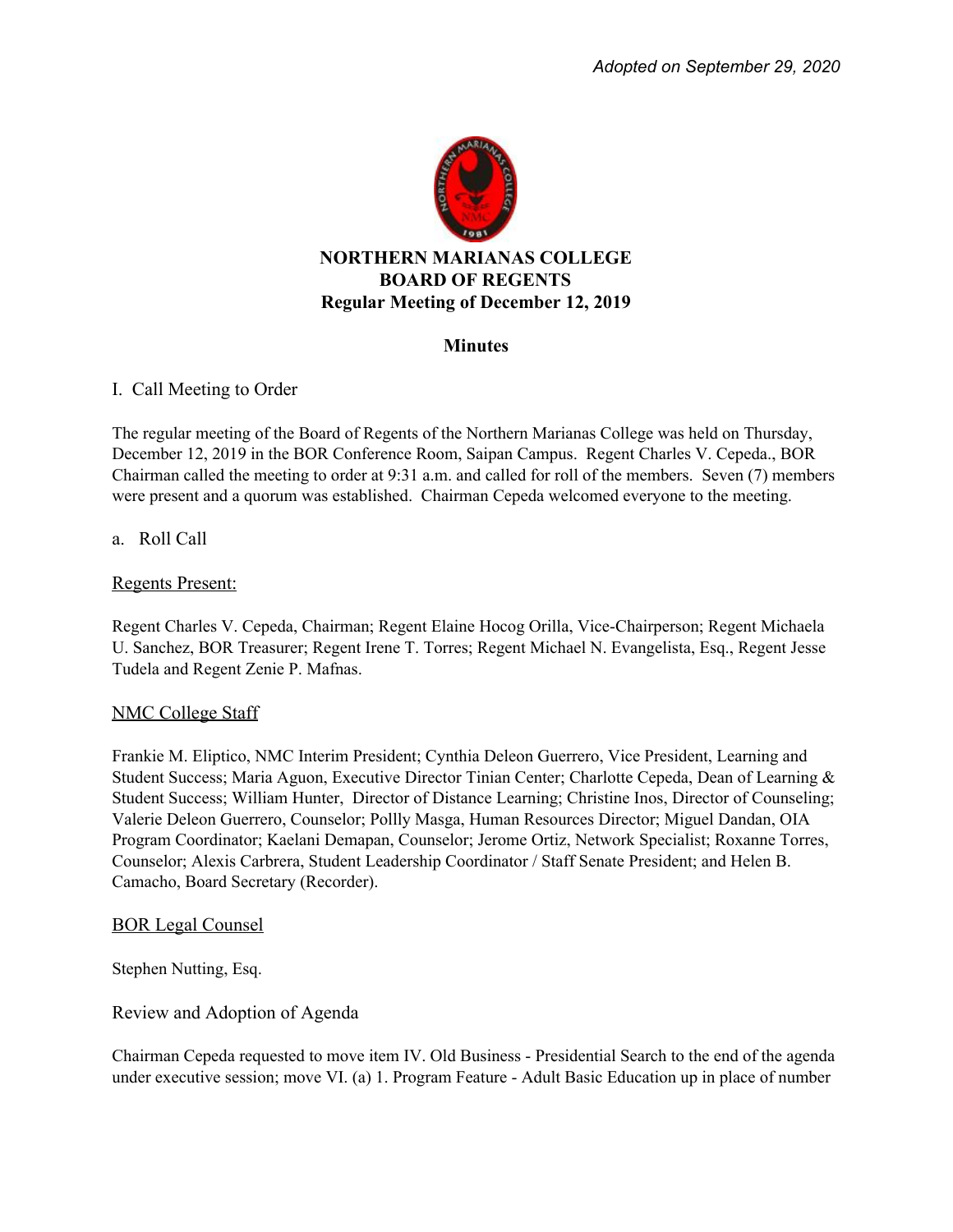IV on the agenda. Regent Orilla motioned to adopt the changes, seconded by Regent Evangelista. All members voted yes, the motion passed.

Review and Adoption of Minutes

1. September 20, 2019 regular meeting

Regent Sanchez motioned to adopt the September 20, 2019 regular meeting, seconded by Regent Orilla. All agreed, the motion passed.

## **Public Comment Period**

1. Ray Muna addressed the board about an item on the agenda. He first thanked and expressed his appreciation to IP Frankie for leading the college especially at a very difficult time. Mr. Muna asked the board to consider looking locally to fill the position of president.

#### **Reports from Standing Committees**

- **a.** Finance Committee: Regent Tudela provided an update of items that were discussed to include the A&E, Multipurpose Center (Gym), Building V renovation and financial report. The committee will be making its recommendation to the full board.
- **b.** Audit Committee No report.
- **c.** Human Resources Committee No report.
- **d.** Regent Nominating Committee No report.
- **e.** Program Committee: Regent Evangelista provided an update on items that were discussed at the committee meeting to include the NMC Academic Calendar (2019-2023) and the Credit Hour Policy. The committee thanked the college for preparing the academic calendar as it covers four years of important dates for the academic years. IP Frankie also shared that this calendar captures key and relevant dates. The credit hour policy as explained by Charlotte Cepeda, Dean of LSS that the Code of Federal Regulations mandates that every institution is required to have one and that the policy defines the contact hours for every course at the college. The committee will be making its recommendation.

## **Executive Session (NMC Institutional Report)**

Regent Orilla motioned to move into executive session, seconded by Evangelista. The purpose of the executive session is to hear the presentations from the college employees who have been diligently working on the report. All members agreed, the motion passed. After much time, the presentations concluded and Regent Tudela motioned to rise out of executive session, seconded by Torres. All members agreed, the motion passed.

Upon rising from executive session, Chairman Cepeda informed everyone that the members of the board is endorsing the NMC Institutional Report that was presented.

## **Program Feature: Adult Basic Education**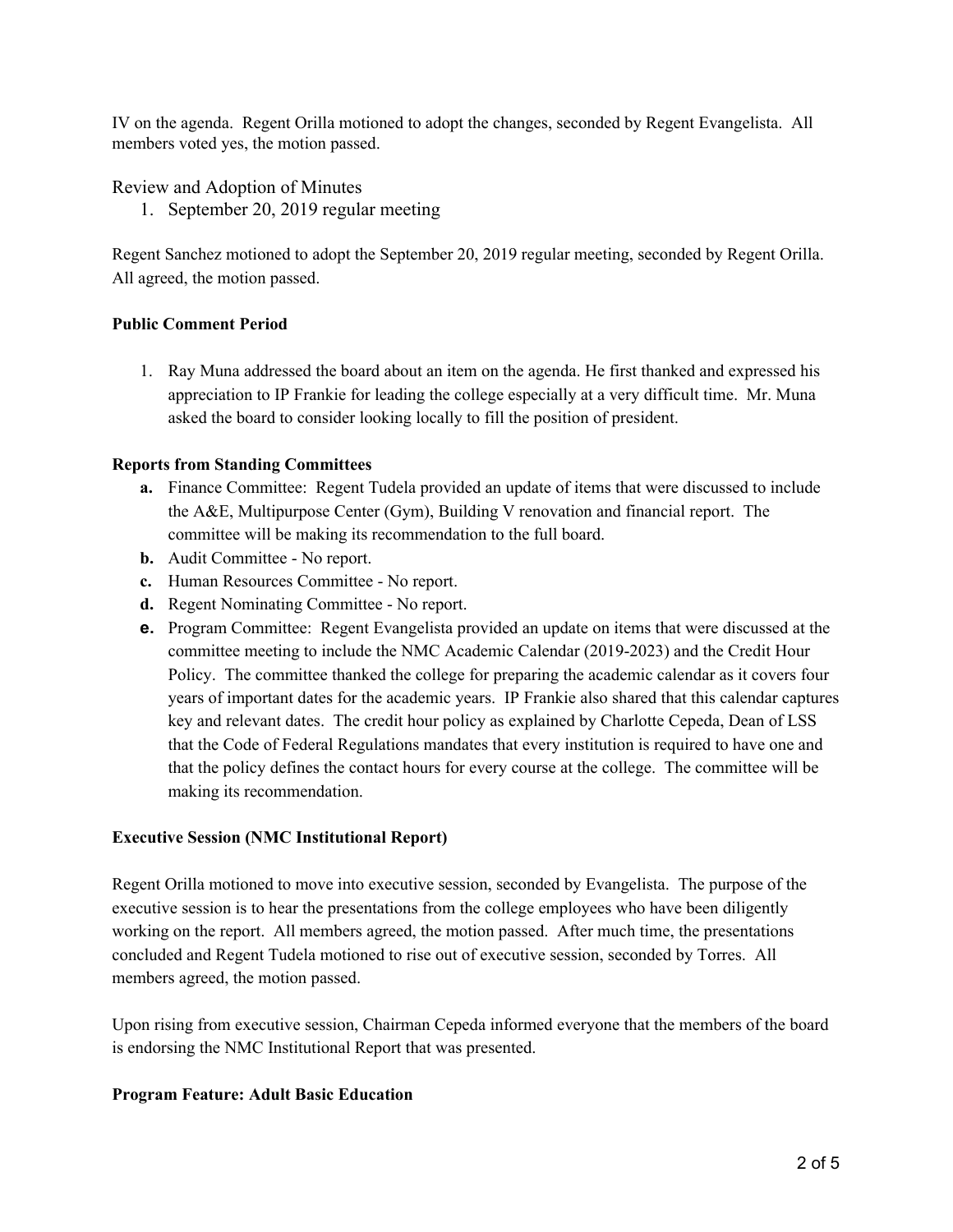IP Frankie introduced Ms. Lorraine Cabrera Maui who is the state director for the adult basic education program. Ms. Maui held this position for 15 years. She outlined the services that the program offers and also shared some data to include the funding, eligibility, enrollment, priorities and state strategies. A handout was shared with the board. Ms. Maui concluded her presentation and also answered some questions from the Board Members. Regent Tudela asked if students are being tracked whether they are employed after completing the program. Ms. Maui responded that the program does track them for a year at which they are asked about their place of employment, position and the wages they are making. Regent Mafnas also asked about the funding level for the program. Ms. Maui said that for the current year (2019-2020) is \$218,000 and previous years were at \$500,000. The formula is based on population. Ms. Maui concluded her report and thanked the members for their time.

## **NMC Academic Calendar 2019-2023**

Regent Tudela motioned to adopt the NMC Academic Calendar 2019-2023 as presented earlier by the program committee, seconded by Regent Sanchez. All members voted yes, the motion passed.

#### **Credit Hour Policy**

Regent Sanchez motioned to adopt the Credit Hour Policy, seconded by Regent Tudela. All members voted yes, the motion passed.

#### **Property Request by Tinian Leadership**

IP Frankie informed the board that the request that came in from the Tinian Leadership is a request from the NMC Tinian Center. There is some new information that has come in the last couple of days and respectfully ask the Board to defer action at this time to go over that information and also engage with some of the offices that may be affected by the request. In addition this will also allow the staff to look at alternative solutions from what was considered.

Regent Sanchez motioned to table this item, seconded by Regent Orilla. All members agreed, the motion passed.

#### **NMC EXECUTIVE REPORTS**

Interim President's Report

IP Frankie provided an update and also highlighted the following:

- 1) Funding Sources
	- a. FEMA Section 428 (Alternative Procedures for PA)
	- b. EDA (Workforce Development Center)
	- c. CDBG-DR (Disaster Recovery)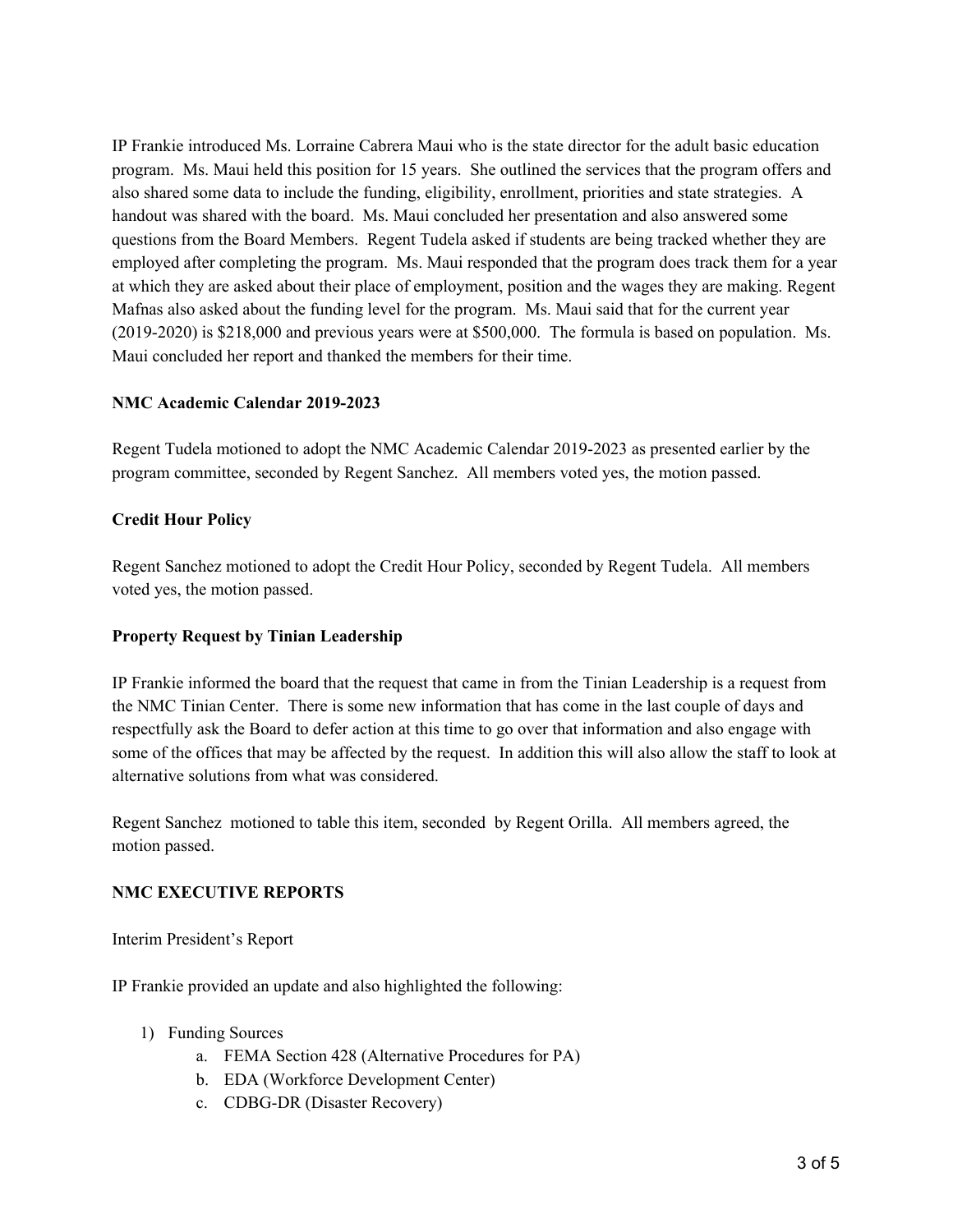## d. USDA

2) Building W Demolition

3) Completed the insulation of the ADA Ramps

4) Transition Center

5) CREES (Aquaculture) is nearly complete.

6) Campus Engagement

7) Employee Recognition (Velma Deleon Guerrero, Kaelani Demapan, Alexis Cabrera)

8) Phi Theta Kappa Induction Ceremony held recently for about 30 students

9) Student Activities: Volleyball Tournament and Beach Fest

10) Community Events: Domestic Violence Awareness Silent Walk, 4H Marianas Wins \$20k,

International Food Fair, and Climb Higher Summit

- 11) Submitted NMCs Citizen Centric Report
- 12) Launched the PROA Perks Program
- 13) New NMC Website will be launched soon
- 14) Launched a NMC Mobile App.
- 15) Gearing up for Spring Semester
- 16) Public-Private Partnership Conference March 18-19, 2019 hosting it with GCC, USDA

## **A&E (Facility Master Plan and New Campus Buildings)**

IP Frankie informed the board that these items are still in the procurement stages.

## **Multipurpose Center (Gym) and Building V**

IP Frankie provided a status update on the college projects to include the (a) Multipurpose Center (Gym) and (b) Building V which he indicates are still in the early stages of the procurement process.

## **CFO Report**

Shelly Tudela, Interim CFO provided an update on the current financial status of the college. A handout was provided. Shelly also highlighted some important information below:

- 1) FY2019: Received \$1Million on October 25, 2019. Received \$250k on November 26, 2019. Total Funds: \$1.3 Million Total Pending Funds for FY 2019: \$500k
- 2) FY2020:

No funds received from Appropriations to date but the college was just notified that it will be receiving \$500k.